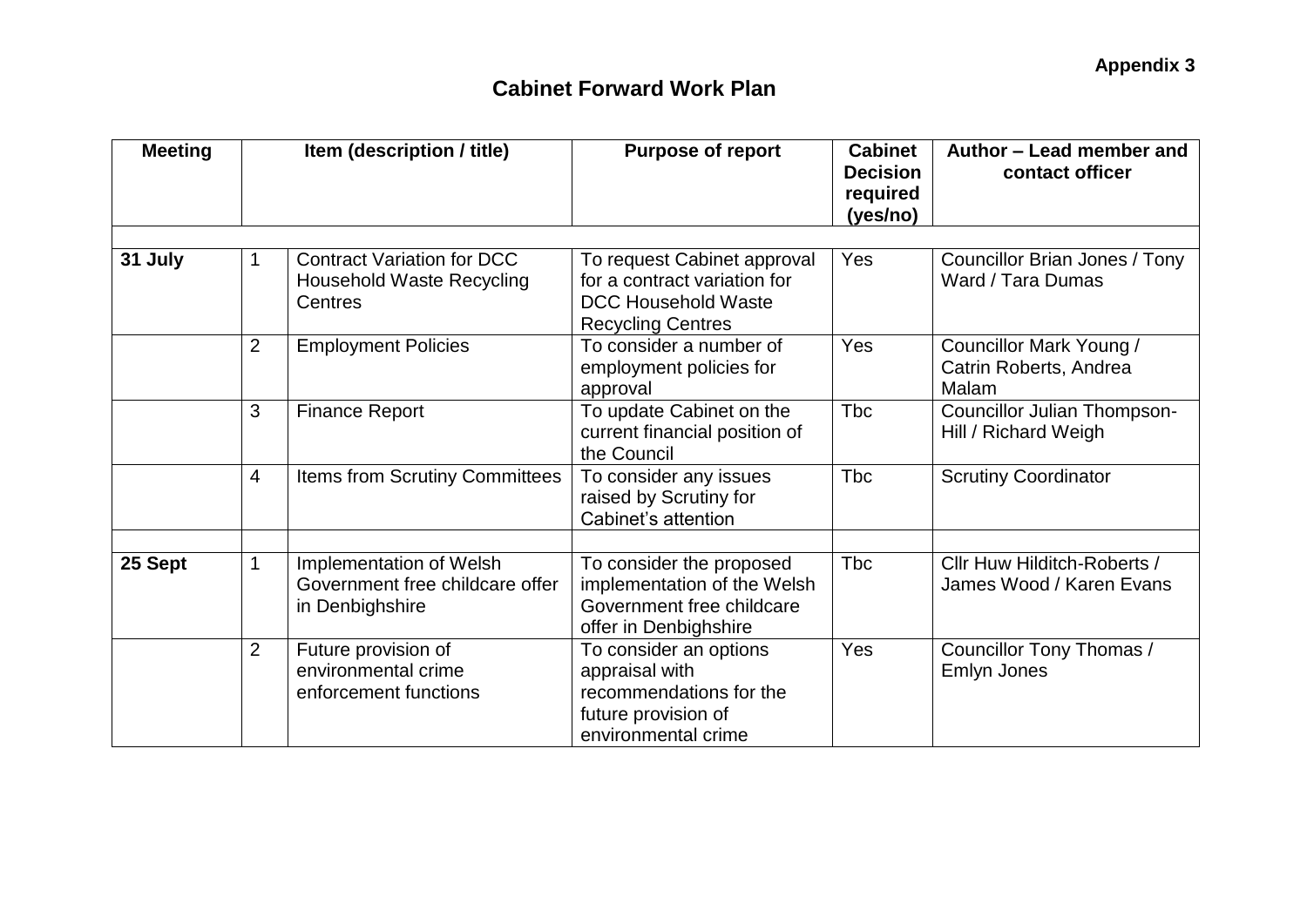| <b>Meeting</b> | Item (description / title) |                                       | <b>Purpose of report</b>                                                                                                                                    | <b>Cabinet</b><br><b>Decision</b><br>required<br>(yes/no) | Author - Lead member and<br>contact officer                              |
|----------------|----------------------------|---------------------------------------|-------------------------------------------------------------------------------------------------------------------------------------------------------------|-----------------------------------------------------------|--------------------------------------------------------------------------|
|                |                            |                                       | enforcement within the<br>county                                                                                                                            |                                                           |                                                                          |
|                | 3                          | <b>Finance Report</b>                 | To update Cabinet on the<br>current financial position of<br>the Council                                                                                    | <b>T</b> bc                                               | Councillor Julian Thompson-<br>Hill / Richard Weigh                      |
|                | $\overline{4}$             | <b>Business Improvement Districts</b> | To inform members of<br>progress made on<br>developing Business<br>Improvement Districts and to<br>make a recommendation in<br>respect of the Business Plan | <b>Tbc</b>                                                | <b>Councillor Hugh Evans / Mike</b><br><b>Horrocks</b>                   |
|                | 5                          | Items from Scrutiny Committees        | To consider any issues<br>raised by Scrutiny for<br>Cabinet's attention                                                                                     | <b>Tbc</b>                                                | <b>Scrutiny Coordinator</b>                                              |
| <b>30 Oct</b>  | 1                          | <b>Collaborative Procurement Unit</b> | To consider an extension of<br>the collaborative<br>arrangements with Flintshire<br><b>County Council</b>                                                   | Yes                                                       | Councillor Julian Thompson-<br>Hill / Lisa Jones / Helen<br><b>Makin</b> |
|                | $\overline{2}$             | <b>Finance Report</b>                 | To update Cabinet on the<br>current financial position of<br>the Council                                                                                    | Tbc                                                       | Councillor Julian Thompson-<br>Hill / Richard Weigh                      |
|                | 3                          | <b>Items from Scrutiny Committees</b> | To consider any issues<br>raised by Scrutiny for<br>Cabinet's attention                                                                                     | <b>T</b> bc                                               | <b>Scrutiny Coordinator</b>                                              |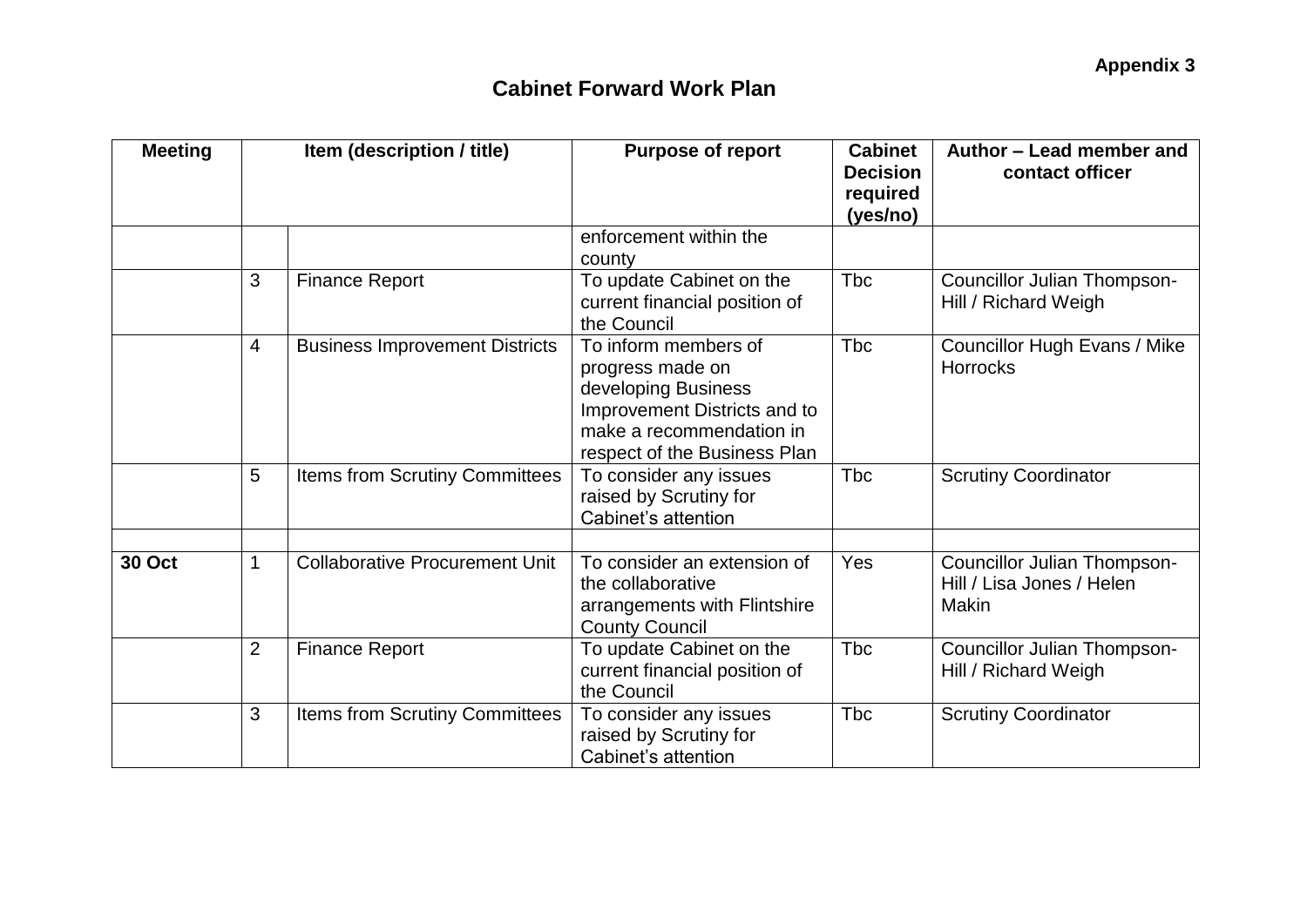| <b>Meeting</b> | Item (description / title) |                                       | <b>Purpose of report</b>                                                 | <b>Cabinet</b><br><b>Decision</b><br>required<br>(yes/no) | Author - Lead member and<br>contact officer         |
|----------------|----------------------------|---------------------------------------|--------------------------------------------------------------------------|-----------------------------------------------------------|-----------------------------------------------------|
|                |                            |                                       |                                                                          |                                                           |                                                     |
| 20 Nov         |                            | Corporate Plan 2017-2022 (Q2)         | To review progress against<br>the performance<br>management framework    | <b>Tbc</b>                                                | Councillor Julian Thompson-<br>Hill / Nicola Kneale |
|                | $\overline{2}$             | <b>Finance Report</b>                 | To update Cabinet on the<br>current financial position of<br>the Council | <b>Tbc</b>                                                | Councillor Julian Thompson-<br>Hill / Richard Weigh |
|                | 3                          | Items from Scrutiny Committees        | To consider any issues<br>raised by Scrutiny for<br>Cabinet's attention  | <b>Tbc</b>                                                | <b>Scrutiny Coordinator</b>                         |
|                |                            |                                       |                                                                          |                                                           |                                                     |
| 18 Dec         |                            | <b>Finance Report</b>                 | To update Cabinet on the<br>current financial position of<br>the Council | <b>Tbc</b>                                                | Councillor Julian Thompson-<br>Hill / Richard Weigh |
|                | $\overline{2}$             | <b>Items from Scrutiny Committees</b> | To consider any issues<br>raised by Scrutiny for<br>Cabinet's attention  | <b>Tbc</b>                                                | <b>Scrutiny Coordinator</b>                         |
|                |                            |                                       |                                                                          |                                                           |                                                     |

# *Note for officers – Cabinet Report Deadlines*

| <b>Meeting</b> | <b>Deadline</b>   | Meeting   | <b>Deadline</b> | <b>Meeting</b> | <b>Deadline</b>   |
|----------------|-------------------|-----------|-----------------|----------------|-------------------|
|                |                   |           |                 |                |                   |
| July           | July<br><b>47</b> | September | 11 September    | October        | <b>16 October</b> |